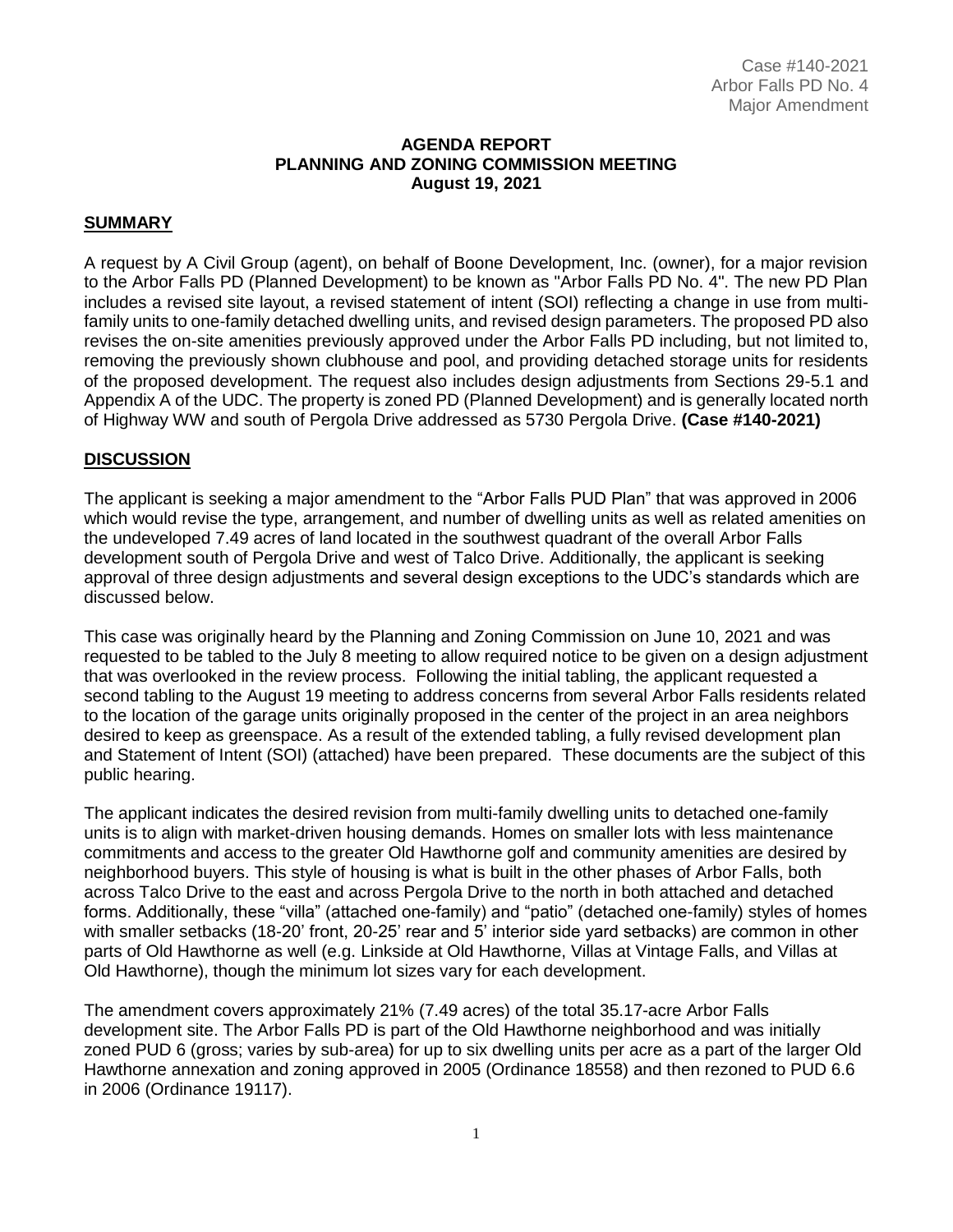The developed 27.68 acres of the Arbor Falls PUD Plan is not part of this request. This acreage is mostly built-out according to the original plan or via amendments processed in the intervening years. The adjoining acreage was amended over time from eight 10-unit condo buildings to its present development mixture of one condo structure, two detached garage unit structures, and 24 one-family attached homes (of which 20 have been built).

The proposed new SOI and site plan reflect a change on the subject acreage from seven 10-unit condo buildings and a pool and clubhouse, to 34 single-family home lots with free-standing garage unit structures available for lease by residents. An irrigation pump house and two cluster mailbox locations required by the Postal Service are also shown on the plan. The net density of the site, per the amendment, will be 4.5 dwelling units per acre which is less than the original 2005 (6 du/ac) and current 2006 (6.6 du/ac) densities allowed on the site.

In terms of the greater housing mix of Old Hawthorne, the loss of multifamily units decreases the overall variability of the housing options within the development; however, there remains some multi-family units, and there is property zoned M-N (Mixed-Used Neighborhood) and M-C (Mixed-Use Commercial) directly to the west and northwest of this property that would permit multi-family development.

The SOI under review has been revised/updated from the June 10 staff report to match the revised PD Plan. The lots proposed within the amendment are generally consistent with the one-family options built on Trellis and Bower Lanes, to the north, that contain lots ranging from 4,356 sq. ft. to 5,663 sq. ft. and have a 20' garage front yard setback (18' for building), 5' interior side yard setbacks, and either a 10' or 25' rear yard setback (see attached the Arbor Falls PUD Plan).

Per the revised SOI, the minimum residential lot size for the subject site is 5,000 square feet, with a maximum building height of 35 feet, front yard setback of 20', rear yard setback of 20', side yard of 5' (interior), and a side yard for corner lots of 12.5'. The setbacks for the free-standing garages (in connected rows) are proposed to be 20' from the front and rear lot lines, 5' on interior side yard lots, and 12.5' on corner lot side yards. Parking will be prohibited on the driveways in front of the garages, and the maximum height of the garages will be 24 feet. The garages will be similar to the existing ones on Ranger Drive, and will be located on lot 435.

The new plan has a revised street and lot layout. Access to the site will be from Hailey Drive (new) and Talco Drive (existing) from Pergola Drive. Talco Drive will be extended from its southern terminus to Euliss Drive (an existing street) west, where it will connect to Hailey Drive and loop to the north to Pergola Drive. All proposed streets will remain private with 24-feet of pavement. Access to the development and its width have been reviewed and approved by both the Fire Department and Traffic Engineering staff and are supported. 6' sidewalks are shown along both sides of all streets, and parking is to be restricted to one side of each street.

The plan also relocates the proposed accessory garages to the southwest corner of the development site and includes an additional common lot improved with the irrigation pump house and a cluster mailbox location adjacent to what is presently greenspace to the west of the existing Talco Drive. The intent of this design was to isolate the accessory garages from the existing development to the east and expand the greenspace buffer between the existing and new development.

At the time of report preparation, staff had received a letter of support (attached) from the HOA of the Villas at Arbor Falls at Old Hawthorne for the revised PD plan acknowledging the applicant's work to address their concerns. Nine of the ten residents who previously submitted comments against the initial design have withdrawn their opposition; however, the tenth resident has not responded against or in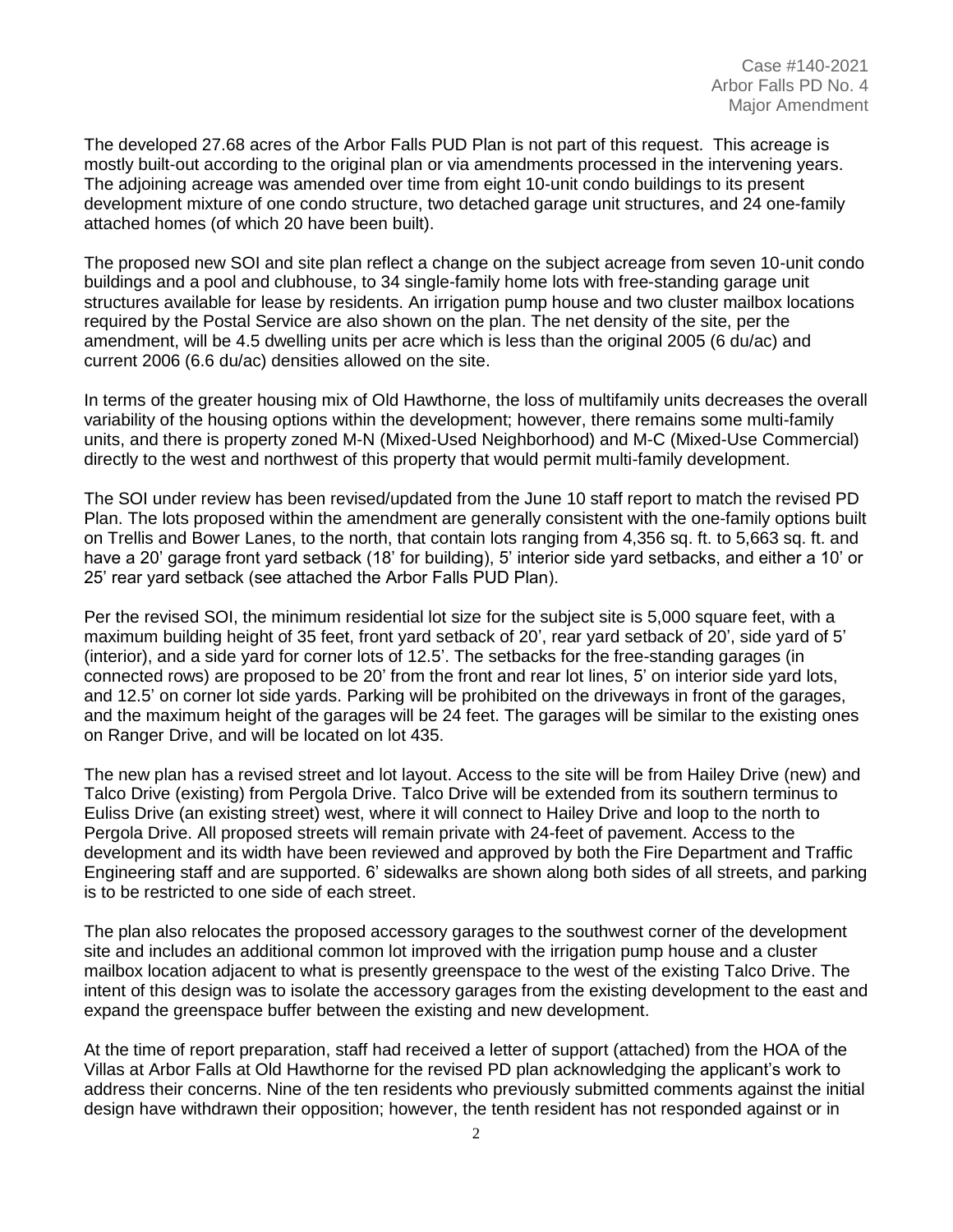support of the revised plan. As such, their letter of opposition is attached.

It should be noted that the new plan retains the originally requested design exceptions, and adds three design adjustments. The revised plan, including the design adjustments, has been properly noticed and was provided to neighbors, by the applicant, at neighborhood meetings and via correspondence between staff and residents.

Included within the June 10 staff report, there was discussion regarding a concern that the clubhouse and pool amenities presently shown within the subject site intended to serve all of the Arbor Fall PD development would be eliminated if the proposed revision is approved. This condition remains unchanged with the revised development plan under consideration. Given this concern, all public notice sent/published/advertised by staff has specifically called out the loss of the pool and clubhouse via the amendment.

It should be noted; however, that at the time of writing the June 10 staff report and presently there have been no expressed concerns with the loss of these features by adjoining residents. Given the heightened review of this proposal, the HOA's letter of support for the current development plan, and the nearness of the Old Hawthorne Clubhouse and Pool it would appear staff's concern has been generally ameliorated. None the less, staff believes the impact of this revision should be stated for the purposes of transparency and awareness as part of the public hearing process.

### **DESIGN ADJUSTMENTS**

As part of the review process for the revised plan amendment, staff and the applicant worked to identify design adjustments (variations from subdivision requirements) and design exceptions (variations from typical zoning requirements for similarly situated developments under non-PD zoning) relating to the proposed development. PD plans may serve as the preliminary plat for planned development proposals, as is the case in this instance, and a final plat will be required to facilitate the proposed development's lots and site arrangement should the PD plan be approved. It should be noted that design adjustments require a separate vote in addition to the vote on the PD plan itself, whereas design exceptions are part of the vote on the proposed PD plan.

The three design adjustment requests are enumerated on the plan and described in the design adjustment worksheets (attached). They include the following:

- $\bullet$  Elin Drive is 305' in length, which is 5' in excess of that permitted by Section 29-5.1(c)(3)(F) relating to cul-de-sacs length;
- One proposed length of the new street network, Haley Drive, is 20' feet greater (620') than that allowed by Section 29-5.1(c)(3)(K(ii). The section of roadway is between Elin Drive and the connection to the existing Euliss Drive pavement which then intersects with Talco Drive.;
- The proposed private street design for all development streets is designed to match the existing private street network within existing Arbor Falls. This design does not meet the current design specifications, ROW dedication requirements, or street widths for public streets as described in Section 29-5.1(c)(4) and Appendix A.

In review of the design adjustment requests, staff reviewed the five design adjustment criteria per Section 29-5.2(b)(9) that authorizes the Commission to approve a design adjustment, the design adjustment worksheets, and correspondence from the Arbor Falls neighborhood in terms of their desires and ultimate support of the revised plan.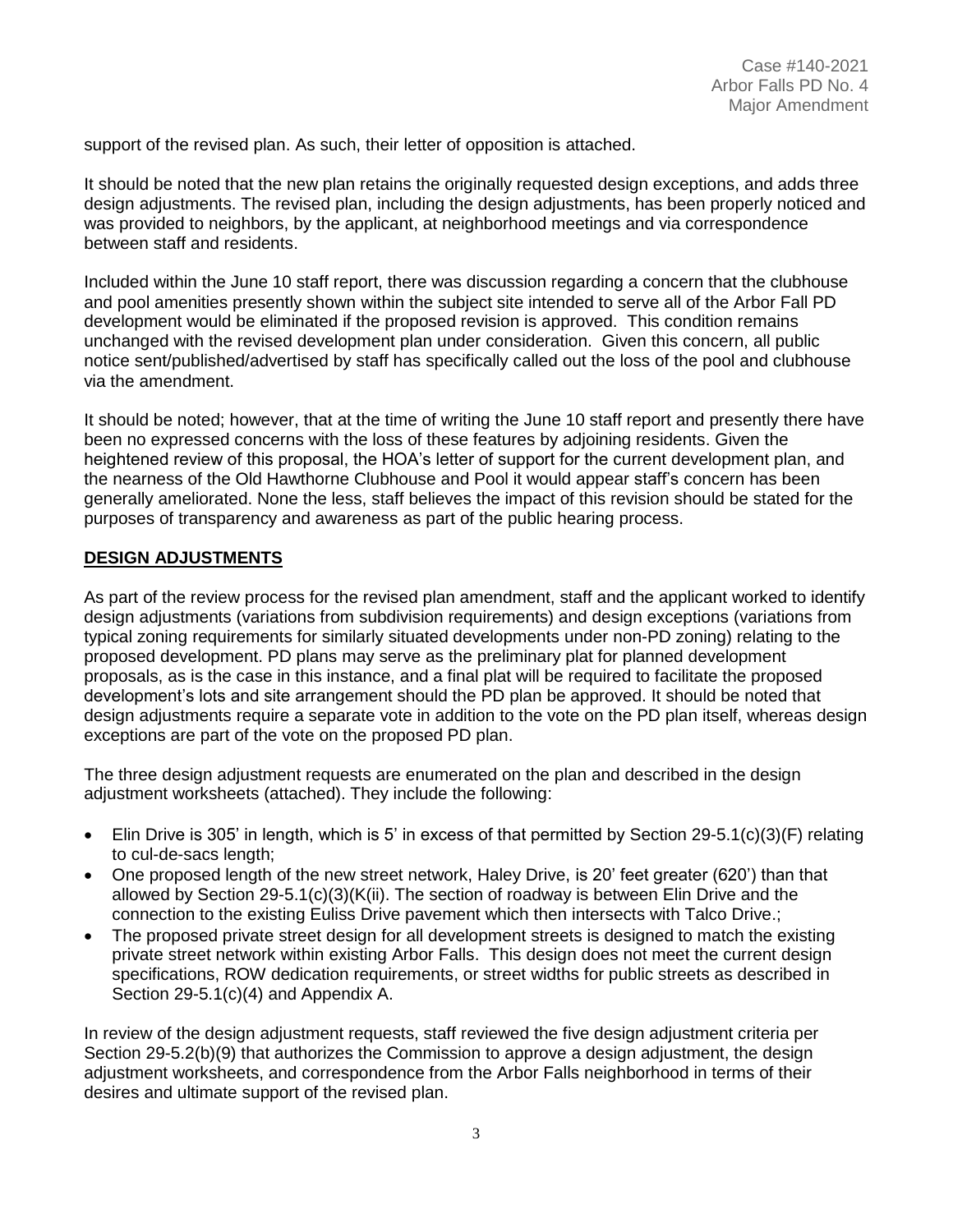It should be noted that the applicant has attempted to limit and mitigate the impact of design adjustments #1 and #2 through the subdivision design process by incorporating a pedestrian connection (5' sidewalk) from the end of the Elin Drive cul-de-sac to existing Talco Drive. This access allows pedestrian movement east-west within the development. Additionally, staff discussed the revised plan's design adjustments with Traffic Engineering, specifically the continuation of the general private street design as seen in the Arbor Falls development. It was concluded that the private street design functions well in practice and there is no concern with the new street network utilizing the same standards. Given the incorporated design elements and findings, the design adjustment criteria are believed to be met and staff is supportive of the adjustments as presented.

## **DESIGN EXCEPTIONS**

The design exceptions as described below are to the same sections of the UDC as discussed in the June 10 staff report, but the fine details have been revised slightly as described below. The design exceptions are from the dimensional standards applicable to the R-1 (One-family Dwelling) district and standards applicable to customary accessory structures allowed within the district. Approval of the exceptions are necessary to facilitate the desired development form on the subject site.

It should be noted the applicant has indicated a desire to retain the PD zoning on the site as the desired use type is permitted under the existing zoning, and that a change in zoning may be undesirable to the neighborhood. Staff notes recent discussions during Planning Commission work sessions have identified that the City's existing residential zoning districts do not well-accommodate single-family dwelling types on moderate-sized lots with a relatively higher lot coverage/reduced setbacks, though this style of development is not uncommon in comparable communities and facilitated through their respective zoning codes.

The applicant has provided a letter (attached) describing the design exceptions sought to facilitate their design, and the decision-making process behind the proposed design of the individual lots and the site as a whole, including market-related considerations. The following design exceptions are sought and have been listed on the PD Plan.

## *Design Exceptions:*

- Reduction in the required dimensional standards for the R-1 (One-Family Dwelling) district (Section 29-2.2(a)(1) and Tables 29-2.2 and 4.1-1) to permit a minimum lot area less than 7,000 square feet, a minimum lot width of less than 60 feet, and minimum setbacks of less than 25 feet for the front setback, 6 feet for the side yard, 25 feet for the corner lot street side, and a rear yard of the lesser of 30% of the lot depth or 25 feet.
	- $\circ$  The proposed minimum lot size per the SOI is 5,000 square feet. Lot widths vary (see PD plan). The SOI requires a front yard setback of 20', a rear yard setback of 20', interior side yard setbacks of 5', and side yards on corner side lots of 12.5'.
	- $\circ$  These setbacks would not otherwise be permitted in the R-1 zone, but may be permitted via the design exception process via a PD.
	- $\circ$  The revised development plan proposes the same minimum lot size, front, rear and interior side yard setbacks as the June 10 development plan. The corner lot side yard setback has been revised from 15' to 12.5'.
- Permission to allow a typical customary accessory use of a garage per Sections 29-3.3(ii)I1)(i), 29- 3.3(ii)(1)(ii) and 29-3.3(ii)(2)(ii) to be location on a lot separate from the primary use structure, to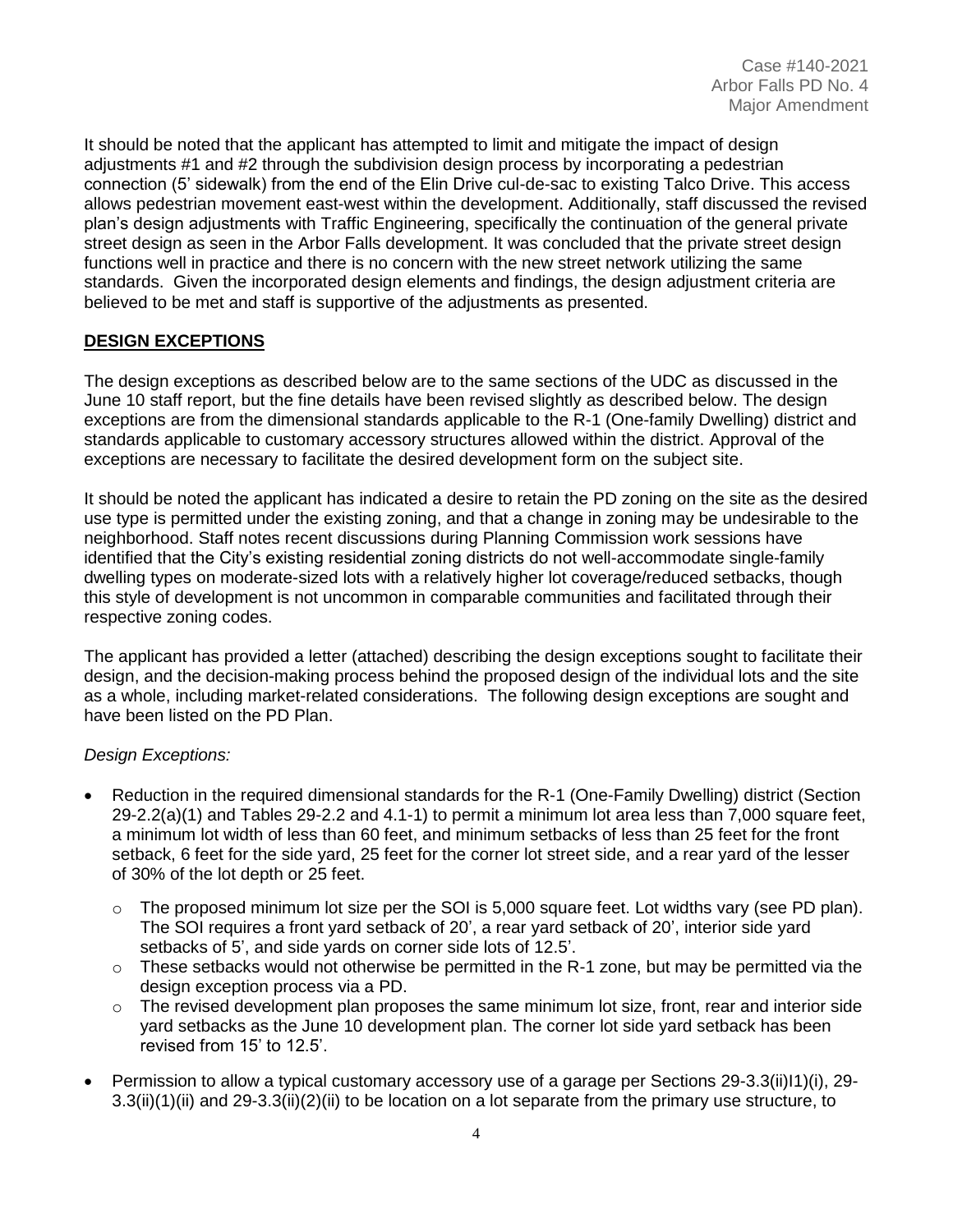allow setbacks for such structures to vary from the dimensional standards applicable to the primary use and structure, and to allow the detached structures in addition to the attached two-car garages on the residential lots.

- $\circ$  As per the SOI, the garages would have front and rear setbacks of 20', interior side yard setbacks of 5' (10' between structures) and 12.5' corner lot setbacks. Additionally, while the number of garage spaces (2) attached to each home is compliant for the proposed lot sizes, the overall PD site plan shows additional garage spaces via the garages on their own lot (435). This arrangement is not otherwise accounted for in the UDC so a design exception is sought which is permissible given the PD zoning and development plan process.
- o The applicant has capped the maximum share footage of garage/storage structures to a maximum of 10,500 square feet (no cap was proposed with the June 10 development plan) and has increased the front and rear setbacks to 20' (from 10'). Revisions are reflective of neighborhood input. The interior setbacks remain 5' (10' between buildings), and corner lot side yard setbacks have been reduced from 15' to the requested 12.5'.

Staff reviewed the supporting information from the applicant relating to the design exceptions and reviewed the existing (built) conditions on similarly designed lots in Arbor Falls. While 5-foot interior side yard setbacks can create challenges for site drainage given less "wiggle room" for grading and drainage facilities, there are no known issues with existing homes in this area. Additionally, the resulting 10-foot separation between homes/structures meets the requirements of the Fire and Building codes. Staff also notes this same issue can arise with six-foot side yard setbacks as well.

Staff discussed the impact of a corner side yard setback of 12.5' with both the applicant and Traffic Engineering. It should be noted that within the UDC's various residential zones the required corner side yard setbacks vary from 10' (cottage), 25' (one and two-family) and 15' (multi-family). Staff notes that the common issue of overgrown/overly-exuberant landscaping negatively impacts sight lines at intersections and can be exasperated as building setbacks are reduced. Given this observation, staff has communicated its concern to the applicant and asked that it be communicated to the HOA and developer.

The other aspects of lot size and lot coverage/setbacks are not believed to be of concern, are similar to many lots throughout the neighborhood, and are not out of keeping with the overall character of the area. Staff also notes the density of the proposal (34 one-family dwelling units on 7.49 acres versus the 70 approved condo units) is reduced along with corresponding impacts on car trips.

Concerns regarding the loss of community-serving amenities shown on the initial PD plan are discussed in previous sections. These lots will have full access to all of Old Hawthorne's community and recreation facilities which helps to alleviate concerns about limited access to amenities and green spaces. Such enhanced spaces are often common to smaller lot/greater lot coverage developments and are generally considered necessary for such developments to obtain support for approval. As noted above, no opposition to the loss of the existing planned recreational space has been expressed by directly impacted residents.

The continued use of PD zoning is not believed inappropriate to account for the desired development type and the provision of accessory amenities on separate lots not otherwise permitted in the UDC's "straight" residential zoning districts. Additionally, staff does not disagree with the information provided by the applicant and other outlets that market demand for smaller yards/yard maintenance exist, and that this development type is desired within this neighborhood and the general community. While it is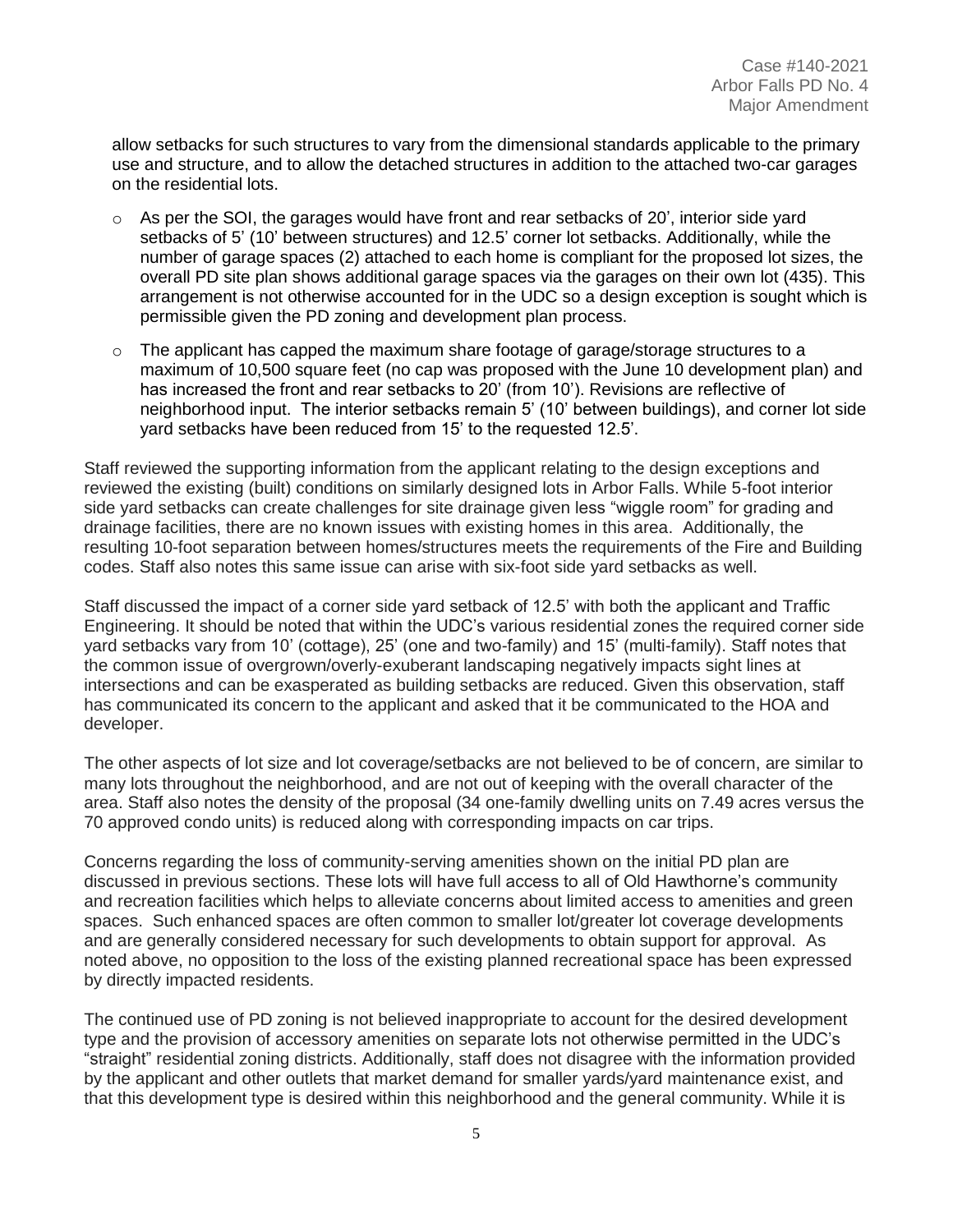not believed this development is intended to provide affordable housing, larger conversations are being held in planning circles about lot sizes/lot coverage and land consumption in term of cost and personal versus community spaces and amenities that support such styles of housing development.

### **Conclusion**

Staff has reviewed the proposed PD amendment and finds that it meets the technical requirements of the PD District and the UDC.

#### **RECOMMENDATION**

The following recommendations are provided:

- 1. Approval of the design adjustments to Section 29-5.1(c)(3)(F) relating to cul-de-sac length; 29- 5.1(c)(3)(K(ii) related to street length without an intersection break; and 29-5.1(c)(4) and Appendix A of the UDC to allow private street on common lots varying from public street width/ROW design/dedication standards.
- 2. Approval of the requested major PD amendment to be known as "Arbor Falls PD No. 4" with the associated design exceptions as stated on the PD plan.

## **SUPPORTING DOCUMENTS (ATTACHED)**

- 1) Locator maps
- 2) PD Plan
- 3) SOI Worksheet
- 4) Design Adjustment Worksheets
- 5) Design Exception Information
- 6) Arbor Falls PUD Plan (2006)
- 7) 2006 PD Zoning (Ordinance 19117)
- 8) Public Correspondence (Supportive)
- 9) Public Correspondence (Un-supportive)

#### **SITE CHARACTERISTICS**

| Area (acres)                  | 7.49 acres              |
|-------------------------------|-------------------------|
| Topography                    | Generally flat          |
| <b>Vegetation/Landscaping</b> | ⊤urf                    |
| <b>Watershed/Drainage</b>     | <b>Grindstone Creek</b> |
| <b>Existing structures</b>    | None                    |

## **HISTORY**

| <b>Annexation date</b>                | 2005                                                         |
|---------------------------------------|--------------------------------------------------------------|
| <b>Zoning District</b>                | PD.                                                          |
| <b>Land Use Plan designation</b>      | Neighborhood                                                 |
| <b>Previous Subdivision/Legal Lot</b> | Arbor Falls Plat 1, Lots 109-114 and Arbor Falls Plat 2, Lot |
| <b>Status</b>                         | C9C and Lot C9D                                              |